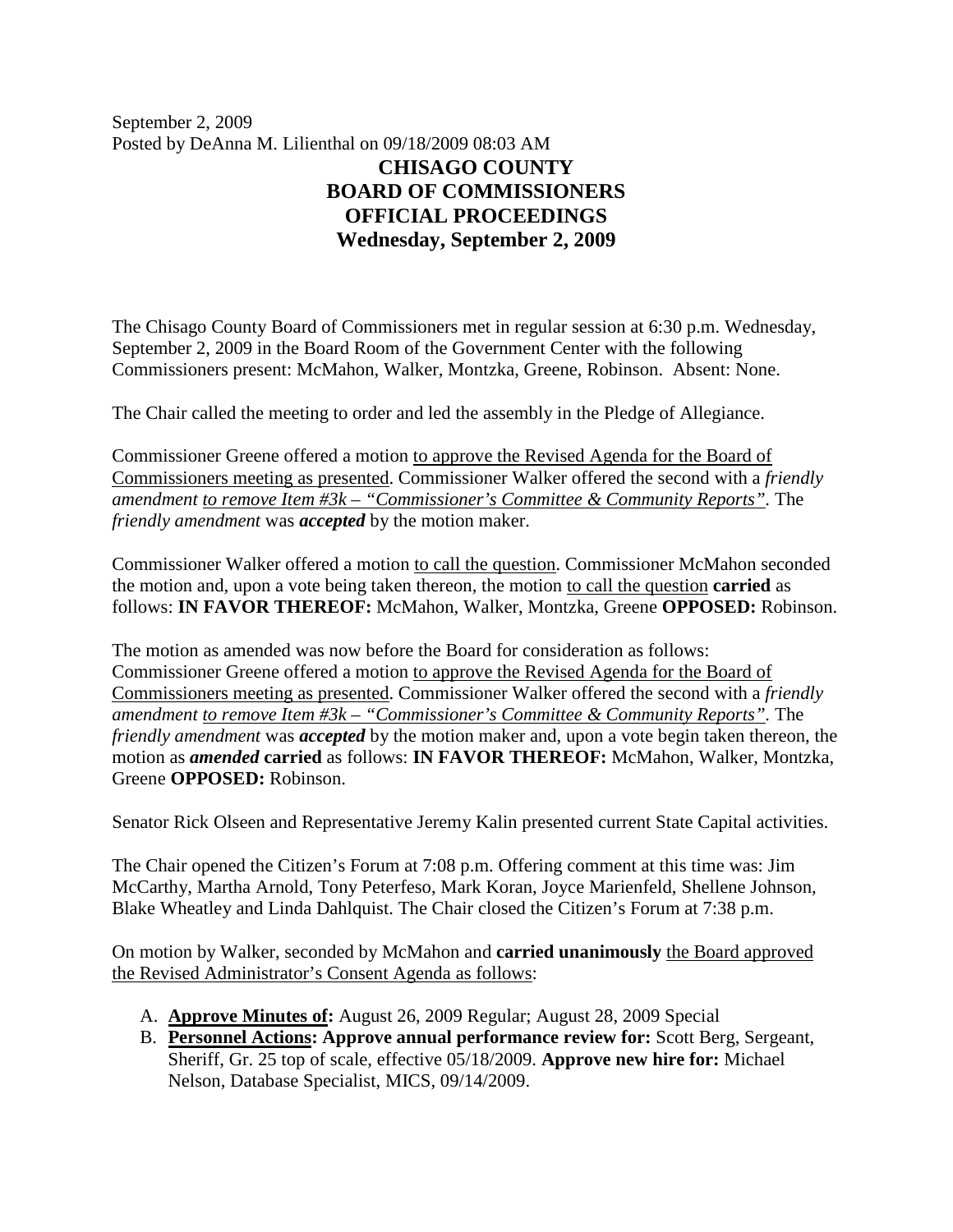The Board by consensus asked that the Chisago Soil & Water Conservation District Tour on September 11, 2009 be posted as a public meeting of the County Board.

On motion by Greene, seconded by McMahon and **carried unanimously** the Board approved the Cooperative Purchasing Agreement with State of MN (Materials Management Division).

## Commissioner Walker offered the following resolution and moved its adoption: **RESOLUTION NO. 090902-1 AUTHORIZING EXECUTION OF AN EMERGENCY MANAGEMENT PERFORMANCE GRANT AGREEMENT BETWEEN CHISAGO COUNTY AND THE STATE OF MINNESOTA**

**BE IT RESOLVED,** that Chisago County will enter into a grant agreement, Grant Agreement No. 2009-EMPG-00396, with the State of Minnesota, acting through its Department of Public Safety, Homeland Security and Emergency Management Division.

**BE IT FURTHER RESOLVED,** that Chisago County Emergency Management Director Jim Halstrom, is hereby authorized to execute such agreements and amendments, as are necessary to implement the project on behalf of Chisago County to receive \$26,880; effective January 1, 2009 through December 31, 2009.

Commissioner McMahon seconded the resolution and upon a vote being taken thereon, the following voted: **IN FAVOR THEREOF:** McMahon, Walker, Montzka, Greene, Robinson **OPPOSED:** None

Whereupon the resolution was declared duly **passed** and **adopted**.

On motion by Greene, seconded by Walker and **carried unanimously** the Board approved the Agreement for Transit Bus Service with City of North Branch.

On motion by Walker, seconded by McMahon and **carried unanimously** the Board approved the Agreement with RISE, Inc. and Heartland Express.

Commissioner Greene offered the following resolution and moved its adoption: **RESOLUTION NO. 090902-2 AUTHORIZING EXECUTION OF A CONTRACT BETWEEN CHISAGO COUNTY AND AMERICA'S ROADS, RIVERS AND RAILS LLC; BLUEBYWAY, LLC; TWO PINES RESOURCE GROUP LLC; AND ST. CROIX SCENIC BYWAY, INC. FOR ST. CROIX SCENIC BYWAY – TRAVELER ENHANCEMENT AND EDUCATION PROJECT S.P. 13-060-02; M.P. SB MN06 (012)**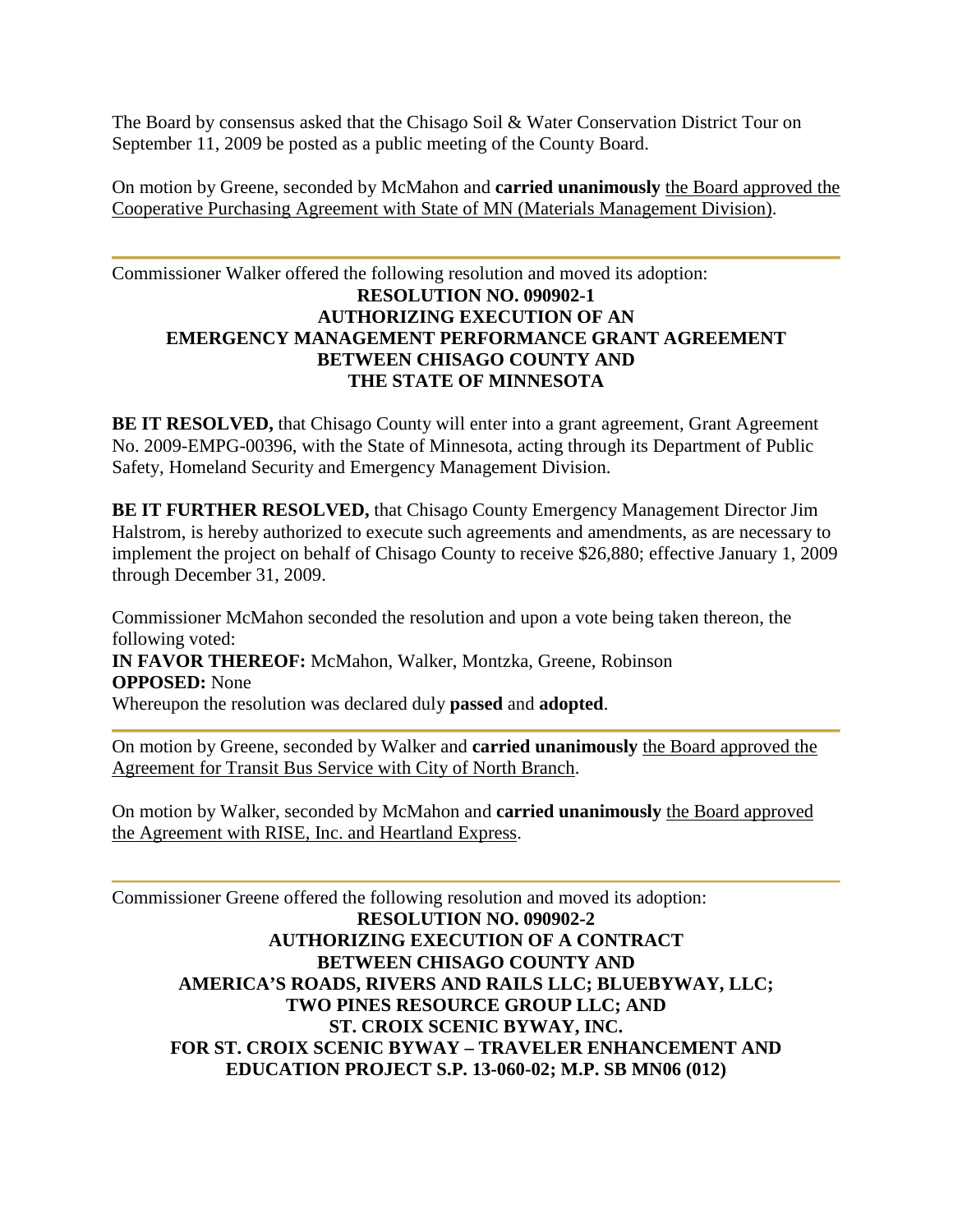**BE IT RESOLVED,** that pursuant to Minnesota Statute, Sec. 161.36, the Commissioner of Transportation be appointed as Agent of Chisago County to accept as its agent, federal aid funds which may be made available for eligible transportation related projects.

**BE IT FURTHER RESOLVED,** that the County Administrator John Moosey is hereby authorized and directed for and on behalf of the County to execute and enter into a contract with America's Road, Rivers and Rails, LLC; Bluebyway, LLC; Two Pines Resource Group LLC; and St. Croix Scenic Byway, Inc. for Traveler Enhancement and Education Project # SP 13-060- 02; SB MN 06 (012).

Commissioner McMahon seconded the resolution and upon a vote being taken thereon, the following voted: **IN FAVOR THEREOF:** McMahon, Walker, Montzka, Greene, Robinson **OPPOSED:** None Whereupon the resolution was declared duly **passed** and **adopted**.

Commissioner McMahon offered the following resolution and moved its adoption:

## **RESOLUTION NO. 090902-3 AUTHORIZING EXECUTION OF A CONTRACT BETWEEN CHISAGO COUNTY AND AMERICA'S ROADS, RIVERS AND RAILS LLC; BLUEBYWAY, LLC; AND ST. CROIX SCENIC BYWAY, INC. FOR ST. CROIX SCENIC BYWAY – MULTIMEDIA INFORMATION SYSTEM PROJECT S.P. 13-060-02; M.P. SB MN07 (019)**

**BE IT RESOLVED,** that pursuant to Minnesota Statute, Sec. 161.36, the Commissioner of Transportation be appointed as Agent of Chisago County to accept as its agent, federal aid funds which may be made available for eligible transportation related projects.

**BE IT FURTHER RESOLVED,** that the County Administrator John Moosey is hereby authorized and directed for and on behalf of the County to execute and enter into a contract with America's Road, Rivers and Rails, LLC; Bluebyway, LLC; and St. Croix Scenic Byway, Inc. for Multimedia Information System Project # SP 13-060-02; SB MN 07 (016).

Commissioner Walker seconded the resolution and upon a vote being taken thereon, the following voted:

**IN FAVOR THEREOF:** McMahon, Walker, Montzka, Greene, Robinson **OPPOSED:** None Whereupon the resolution was declared duly **passed** and **adopted**.

Commissioner McMahon offered a motion to approve the Community Meeting on October 19, 2009 at the Chisago City Community Center. Motion seconded by Greene. Commissioner McMahon offered a *friendly amendment to remove the Chisago City Community Center Hall Rental Agreement from the motion*. The *friendly amendment* was *accepted* by the second. Commissioner McMahon offered a *friendly amendment to change the location to the Lent Town Hall with County Administrator Moosey serving as moderator and make the meeting a joint informational meeting with Lent Township*. The *friendly amendment* was *accepted* by the second.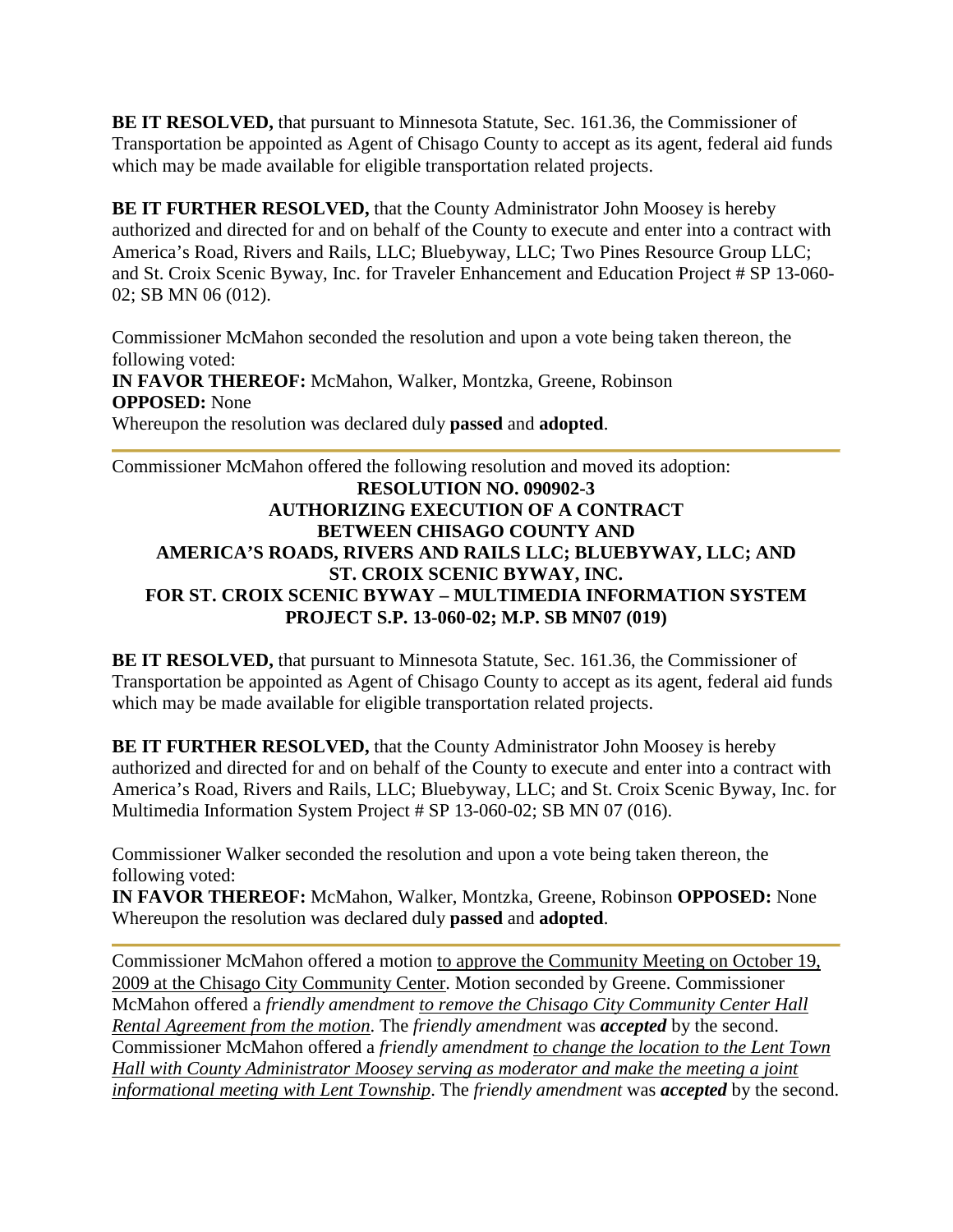Commissioner Walker offered a *friendly amendment to request LS Power provide information literature at their expense*. The *friendly amendment was rejected by the motion maker.*  Commissioner Walker offered a *friendly amendment that Chisago County copy any development agreement and provide for the meeting with LS Power providing their information*. The *friendly amendment* was *rejected* by the motion maker.

Commissioner Robinson was ruled *out of order*.

The motion as amended was now before the Board for consideration as follows: Commissioner McMahon offered a motion to approve the Community Meeting on October 19, 2009 at the Chisago City Community Center. Motion seconded by Greene. Commissioner McMahon offered a *friendly amendment to remove the Chisago City Community Center Hall Rental Agreement from the motion*. The *friendly amendment* was *accepted* by the second. Commissioner McMahon offered a *friendly amendment to change the location to the Lent Town Hall with County Administrator Moosey serving as chair and make the meeting a joint informational meeting with Lent Township*. The *friendly amendment* was *accepted* by the second and, upon a roll call vote being taken thereon, the motion **carried unanimously**.

On motion by Greene, seconded by McMahon and **carried unanimously** the Board set the Truth in Taxation Public Hearing for Wednesday, December 2, 2009 at 6:30 p.m. as part of our regular meeting.

## Commissioner McMahon offered the following resolution and moved its adoption: **RESOLUTION NO. 090902-4 AUTHORIZING EXECUTION OF AN OFF HIGHAY VEHICLE ENFORCEMENT GRANT AGREEMENT BETWEEN CHISAGO COUNTY AND THE STATE OF MINNESOTA**

**BE IT RESOLVED,** that Chisago County will enter into a grant agreement, Contract Number B32719, with the State of Minnesota, acting through its Commissioner of Natural Resources.

**BE IT FURTHER RESOLVED,** that Chisago County Deputy Mary McCarthy, is hereby authorized to execute such agreements and amendments, as are necessary to implement the project on behalf of Chisago County to receive \$7,489 in state fiscal year 2010 and \$7,489 in state fiscal year 2011 to conduct off highway vehicle enforcement activities.

Commissioner Greene seconded the resolution and upon a vote being taken thereon, the following voted:

**IN FAVOR THEREOF:** McMahon, Walker, Montzka, Greene, Robinson **OPPOSED:** None

Whereupon the resolution was declared duly **passed** and **adopted**.

On motion by Greene, seconded by McMahon and **carried unanimously** the Board approved the Service Agreement with Tibex Technology, Inc.